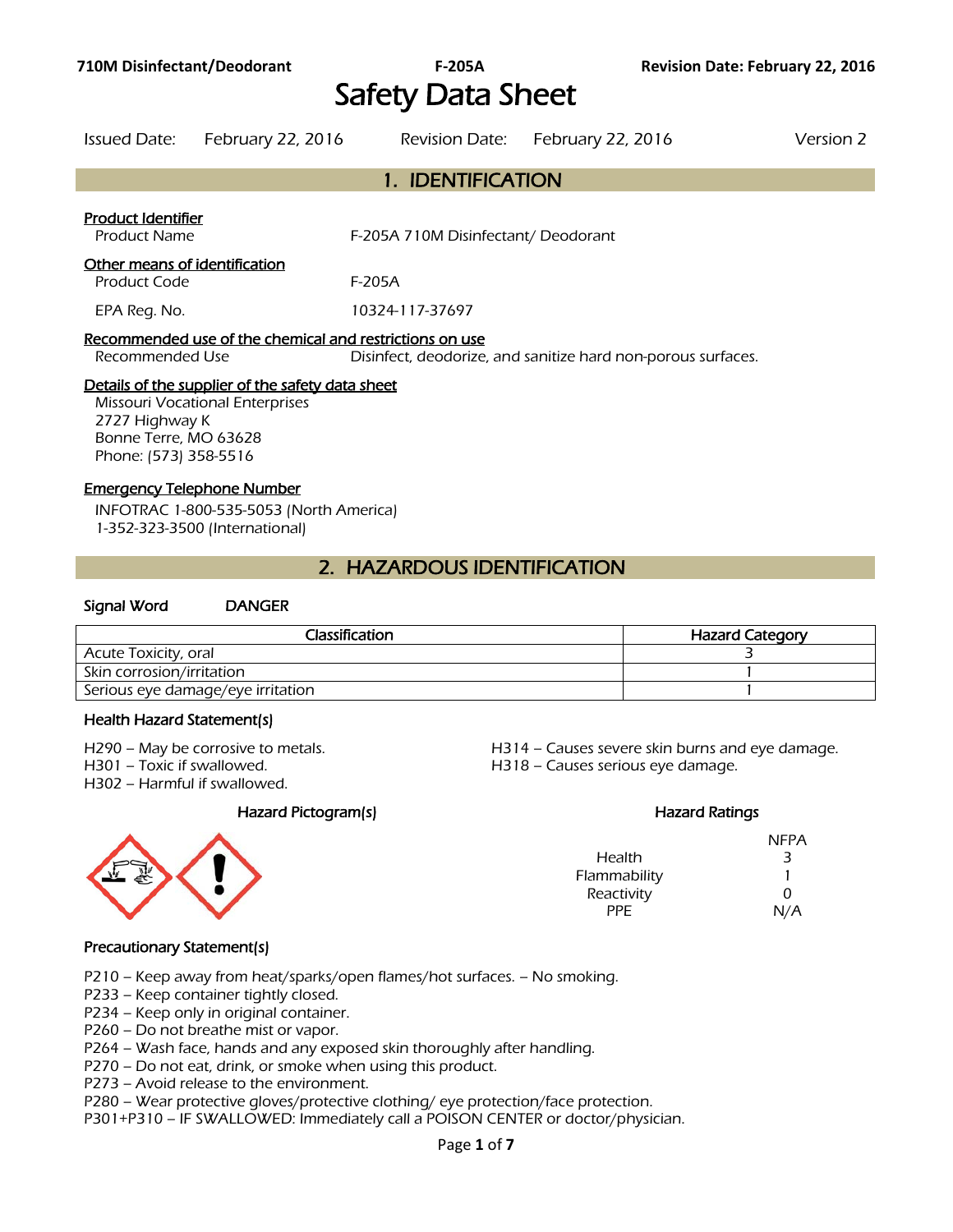P301+P330+P331 – IF SWALLOWED: Rinse mouth. DO NOT induce vomiting.

P303+P361+P353 – IF ON SKIN (or hair): Remove/Take off immediately all contaminated clothing. Rinse skin with water/shower.

P304+P340 – IF INHALED: Remove victim to fresh air and keep at rest in a position comfortable for breathing. P305+P351+P338 – IF IN EYES: Rinse cautiously with water for several minutes. Remove contact lenses, if present and easy to do. Continue rinsing.

P320 – Specific treatment is urgent (see this label).

P363 – Wash contaminated clothing before reuse.

P403+P233 – Store in a well-ventilated place. Keep container tightly closed.

P403+P235 – Store in a well-ventilated place. Keep cool.

P405 – Store locked up.

P501 – Dispose of contents/container in accordance with local/regional/national/international regulations.

#### Potential Health Effects

| <b>Skin Contact</b> | May cause severe skin burns.  |
|---------------------|-------------------------------|
| Eye Contact         | May cause serious eye damage. |
| <b>Inhalation</b>   | May be fatal when inhaled.    |
| Ingestion           | May be toxic if swallowed.    |

# 3. COMPOSITION/INFORMATION ON INGREDIENT

| <b>Chemical Name/Pure Substance</b>     | CAS#        | Weight-% |
|-----------------------------------------|-------------|----------|
| Octyl Decyl Dimethyl Ammonium Chloride  | 32426-11-2  |          |
| Didecyl Dimethyl Ammonium Chloride      | 7173-51-5   |          |
| Dioctyl Dimethyl Ammonium Chloride      | 5538-94-3   |          |
| Alkyl Dimethyl Benzyl Ammonium Chloride | 68424-85-1  | 4.0      |
| Inert Ingredients                       | Proprietary | 90       |

\*\*If Chemical Name/CAS No is "proprietary" and/or Weight-% is listed as a range, the specific chemical identity and/or percentage of composition has been withheld as a trade secret.

# 4. FIRST-AID MEASURES

- General Advice Ensure that medical personnel are aware of the material(s) involved, and take precautions to protect themselves.
- Eye Contact Immediately flush eyes with plenty of water for at least 15 minutes, while holding eyelids open. Remove contact lenses, if present, after the first 5 minutes, then continue rinsing eye. Seek medical attention at once.
- Skin Contact Take off contaminated clothing. Rinse skin immediately with plenty of water for 15-20 minutes. Call a poison control center or doctor for treatment advice.
- Inhalation If inhaled, move person to fresh air and keep in a position comfortable for breathing. Contact a poison control center or doctor immediately for treatment advice.
- **Ingestion** Call a poison control center or doctor immediately for treatment advice. Have person sip a glass of water if able to swallow. Do not induce vomiting unless told to do so by a poison control center or doctor. Do not give anything by mouth to an unconscious person.

#### Most important symptoms and effects

 Symptoms Burning pain and severe corrosive skin damage. Causes serious eye damage. Symptoms may include stinging, tearing, redness, swelling, and blurred vision. Permanent eye damage including blindness could result.

Special Treatment<br>Interior Treat the effected express accordination and contraindicate the use of gastric lavage. Treat the affected person appropriately.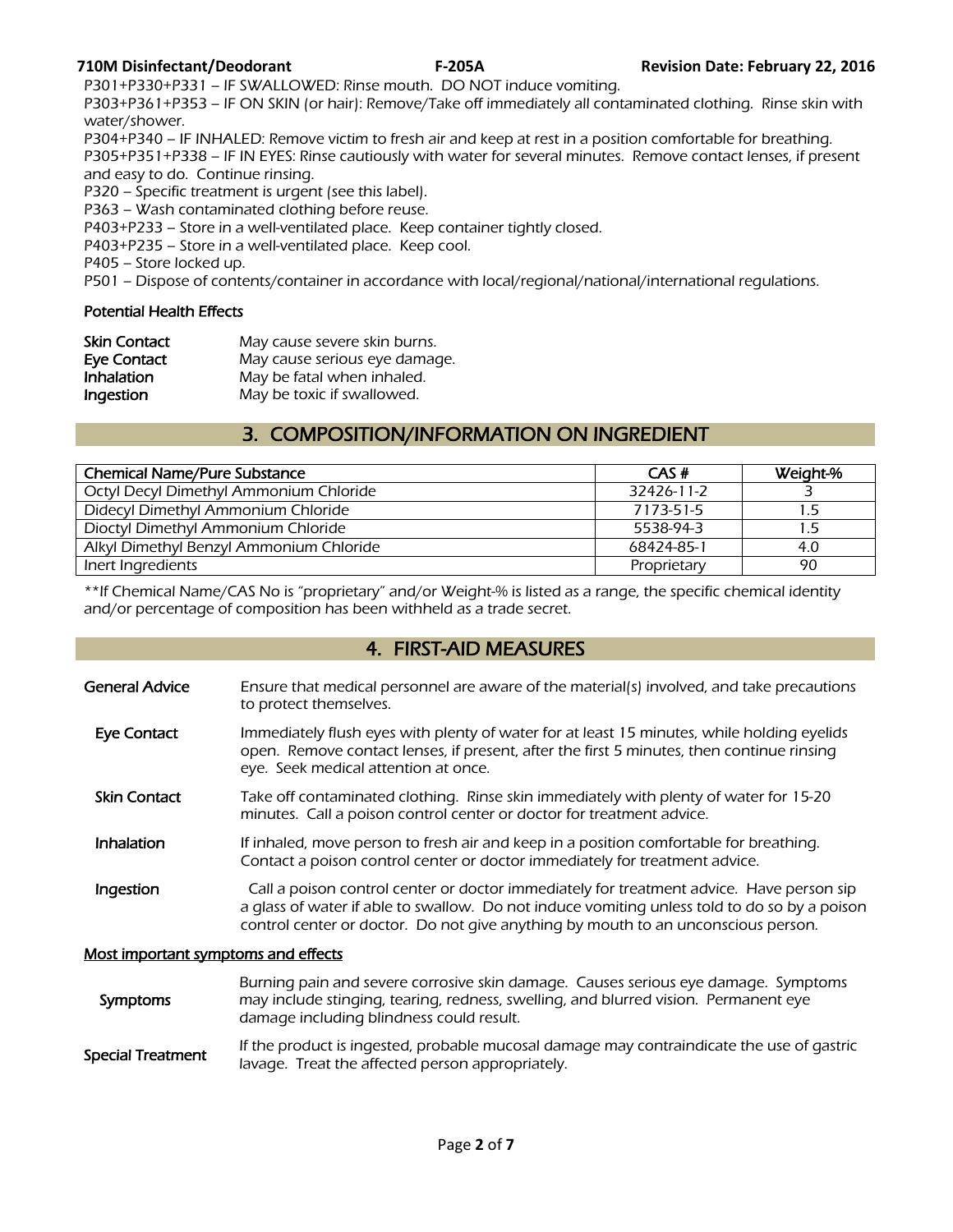#### Extinguishing Media

Suitable Extinguishing Media: Water fog, foam, dry chemical powder, carbon dioxide  $(CO<sub>2</sub>)$ Unsuitable Extinguishing Media: Do not use water jet as extinguisher, as this will spread the fire.

#### Specific Hazards Arising from the Chemical

Irritating and toxic gases or fumes may be released during a fire. Explosive mixtures can form with air. Combustion products are toxic. Solvent vapors can travel to an ignition source and flash back.

#### Protective equipment and precautions for firefighters

As in any fire, wear self-contained breathing apparatus pressure-demand, MSHA/NIOSH (approved or equivalent) and full protective gear. In case of fire and/or explosion do not breathe fumes. Move containers from fire area if you can do so without risk.

# 6. ACCIDENTAL RELEASE MEASURES

#### Personal precautions, protective equipment and emergency procedures

| Personal precautions                              | Isolate spill or leak area immediately. Keep unauthorized personnel away.<br>Stay upwind. Keep out of low areas where vapors may accumulate.                                                                                                                                                                                                                                                                                                          |
|---------------------------------------------------|-------------------------------------------------------------------------------------------------------------------------------------------------------------------------------------------------------------------------------------------------------------------------------------------------------------------------------------------------------------------------------------------------------------------------------------------------------|
|                                                   | Eliminate all ignition sources (no smoking, flares, sparks, or flames in<br>immediate area).                                                                                                                                                                                                                                                                                                                                                          |
| <b>Environmental precautions</b>                  | Avoid release to the environment. Contact local authorities in case of<br>spillage to drain/aquatic environment. Prevent further leakage or spillage if<br>safe to do so. Do not contaminate water. Avoid discharge into drains,<br>water courses or onto the ground.                                                                                                                                                                                 |
| Methods and material for containment and clean up |                                                                                                                                                                                                                                                                                                                                                                                                                                                       |
| <b>Methods for Containment</b>                    | Prevent further leakage or spillage if safe to do so.                                                                                                                                                                                                                                                                                                                                                                                                 |
| Methods for Clean up                              | Ventilate closed spaces before entering. All equipment used when<br>handling the product must be grounded. Floor will be slippery. Do not<br>touch or walk through spilled material. Stop leak if you can do it without<br>risk. A vapor suppressing foam may be used to reduce vapors. Prevent<br>entry into waterways, sewers, basements, or confined areas. Absorb or<br>cover with dry earth, sand or other non-combustible material and transfer |

# 7. HANDLING AND STORAGE

to containers. Use clean non-sparking tools to collect absorbed material.

#### Precautions for safe handling

Avoid contact with skin and eyes. Use good personal hygiene practices. Wash hands before eating, drinking, smoking, or using toilet facilities. Wash thoroughly after work using soap and water.

#### Conditions for safe storage, including any incompatibilities

Keep the container tightly closed and in a cool, well-ventilated place. Keep from freezing. Do not handle or store near an open flame, heat, or other sources of ignition. Prevent electrostatic charge buildup by using common bonding and grounding techniques.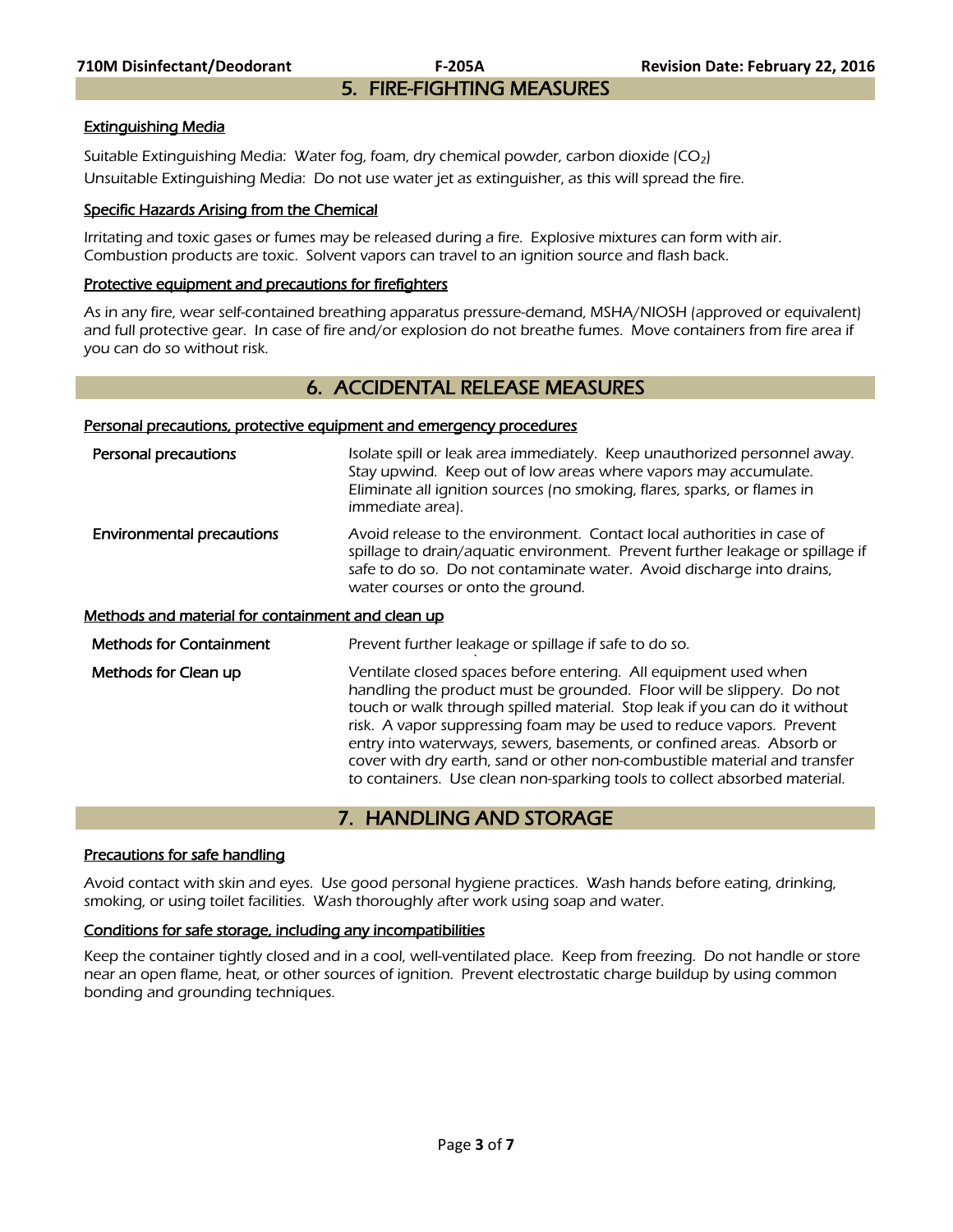8. EXPOSURE CONTROLS/PERSONAL PROTECTION

| Chemical Name            | <b>ACGIH STEL</b> | osha pel                           | NIOSH TWA                            |
|--------------------------|-------------------|------------------------------------|--------------------------------------|
| Ethanol (CAS $64-17-5$ ) | 1000 ppm          | 1900 mg/m <sup>3</sup><br>1000 ppm | 1900 mg/m <sup>3</sup><br>$1000$ ppm |

# Appropriate engineering controls

| <b>Engineering Controls</b>                                                                  | Ensure adequate ventilation, especially in confined areas. Eye wash facilities<br>and emergency shower must be available when handling this product.                                                                                                                                                                                   |
|----------------------------------------------------------------------------------------------|----------------------------------------------------------------------------------------------------------------------------------------------------------------------------------------------------------------------------------------------------------------------------------------------------------------------------------------|
| Individual protection measures, such as personal protective equipment<br>Eye/Face Protection | Wear chemical goggles. Use a face shield if splashing is possible.                                                                                                                                                                                                                                                                     |
| Skin and Body Protection                                                                     | Use impervious gloves (rubber or neoprene). Wear suitable protective<br>clothing.                                                                                                                                                                                                                                                      |
| <b>Respiratory Protection</b>                                                                | If exposure limits are exceeded or if irritation is experienced, NIOSH<br>approved respiratory protection should be worn. Ventilation and other<br>forms of engineering controls are often the preferred means for controlling<br>chemical exposures. Respiratory protection may be needed for non-routine<br>or emergency situations. |
| General Hygiene Considerations                                                               | Eye wash fountain and emergency showers are recommended.                                                                                                                                                                                                                                                                               |

# 9. PHYSICAL AND CHEMICAL PROPERTIES

# **Appearance**

| <b>Physical State</b><br>Color                                                                                                                                                                                                                                                                                                                                                                        | Liquid<br>Colorless                                                                                                                                                                                                                                                                       | Odor<br><b>Odor Threshold</b> | Slight organic<br>Not Determined |
|-------------------------------------------------------------------------------------------------------------------------------------------------------------------------------------------------------------------------------------------------------------------------------------------------------------------------------------------------------------------------------------------------------|-------------------------------------------------------------------------------------------------------------------------------------------------------------------------------------------------------------------------------------------------------------------------------------------|-------------------------------|----------------------------------|
| Property                                                                                                                                                                                                                                                                                                                                                                                              | Values                                                                                                                                                                                                                                                                                    |                               | <b>Remarks - Method</b>          |
| pН<br><b>Melting Point/Freezing Point</b><br>Boiling Point/Boiling Range<br><b>Flash Point</b><br><b>Evaporation Rate</b><br>Flammability (Solid, Gas)<br><b>Upper Flammability Limits</b><br><b>Lower Flammability Limits</b><br><b>Vapor Pressure</b><br><b>Vapor Density</b><br><b>Specific Gravity</b><br><b>Water Solubility</b><br>Solubility in other solvents<br><b>Partition Coefficient</b> | 6-9<br>Not available<br>Not available<br>114 $^{\circ}$ F (47 $^{\circ}$ C)<br>Estimated slower than ethyl ether<br>Liquid- Not applicable<br>Not available<br>Not available<br>Not available<br>Not available<br>$0.93$ (8 lbs./gal.)<br>Not available<br>Not available<br>Not available | ASTM D-56 (Tag Closed Cup)    | 10% in water                     |
| <b>Auto-ignition Temperature</b>                                                                                                                                                                                                                                                                                                                                                                      | Not available                                                                                                                                                                                                                                                                             |                               |                                  |
| <b>Decomposition Temperature</b>                                                                                                                                                                                                                                                                                                                                                                      | Not available                                                                                                                                                                                                                                                                             |                               |                                  |
| <b>Viscosity</b>                                                                                                                                                                                                                                                                                                                                                                                      | 320 cps @ 25 $^{\circ}$ C                                                                                                                                                                                                                                                                 |                               |                                  |
| <b>Explosive Properties</b><br><b>Oxidizing Properties</b>                                                                                                                                                                                                                                                                                                                                            | Not available<br>Not available                                                                                                                                                                                                                                                            |                               |                                  |
|                                                                                                                                                                                                                                                                                                                                                                                                       | $\sim$<br>CTATUITUATIDATATATUATU                                                                                                                                                                                                                                                          |                               |                                  |

# 10. STABILITY AND REACTIVITY

| Reactivity                 | Not reactive under normal conditions.                          |
|----------------------------|----------------------------------------------------------------|
| <b>Chemical Stability</b>  | Stable under normal conditions.                                |
| <b>Conditions to Avoid</b> | Keep away from heat and strong oxidizing agents.               |
| Incompatible materials     | Strong oxidizing agents (may result in fire), reducing agents. |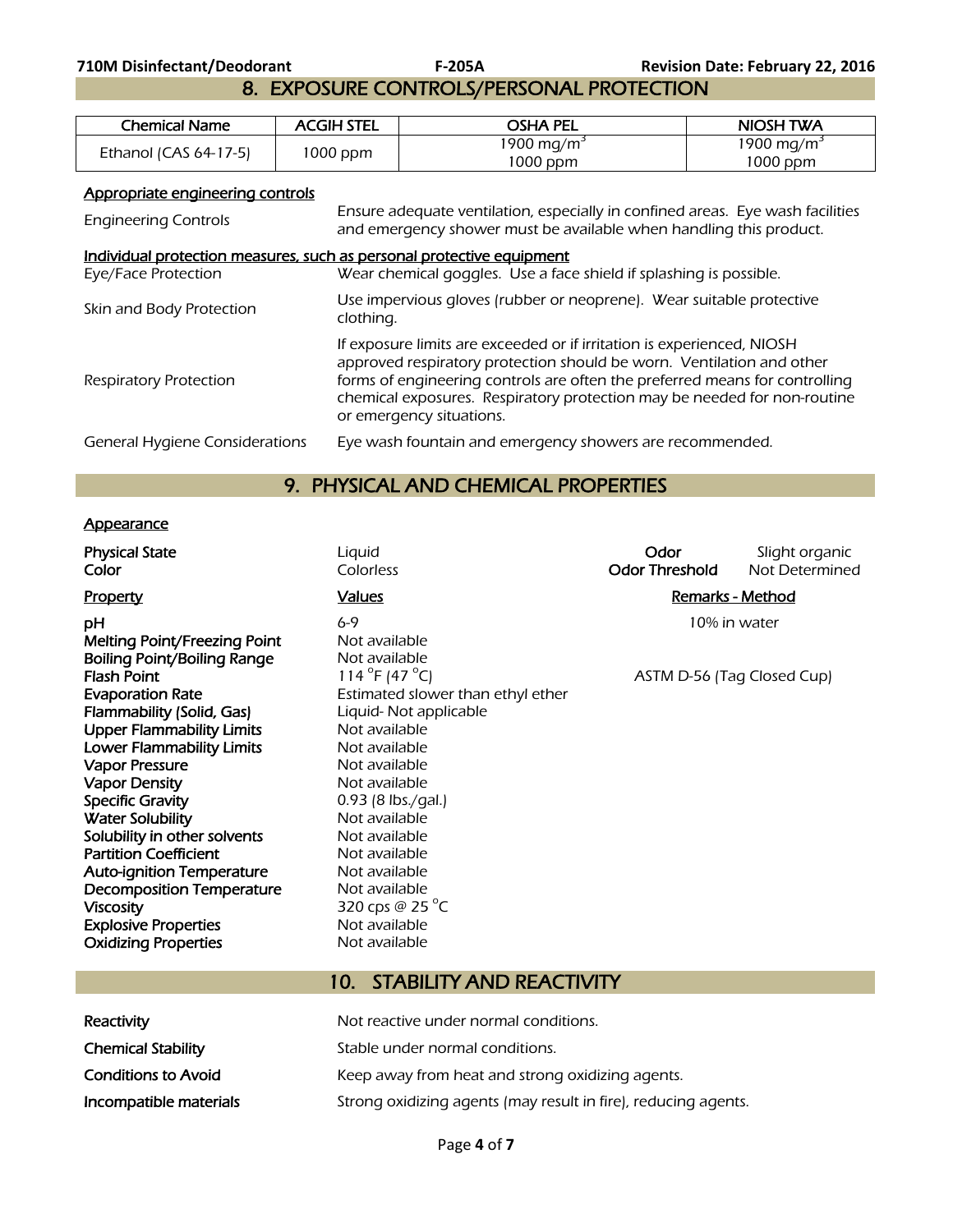| <b>710M Disinfectant/Deodorant</b>                                                                                                                                                                                                                             | F-205A                                                                                                                                                                                                           |                                                                                                                                                                                                                                                                                                                                                                                                 | <b>Revision Date: February 22, 2016</b> |  |
|----------------------------------------------------------------------------------------------------------------------------------------------------------------------------------------------------------------------------------------------------------------|------------------------------------------------------------------------------------------------------------------------------------------------------------------------------------------------------------------|-------------------------------------------------------------------------------------------------------------------------------------------------------------------------------------------------------------------------------------------------------------------------------------------------------------------------------------------------------------------------------------------------|-----------------------------------------|--|
| <b>Hazardous Decomposition</b><br><b>Products</b>                                                                                                                                                                                                              |                                                                                                                                                                                                                  | Upon decomposition, this product may yield oxides of nitrogen and<br>ammonia, carbon dioxide, carbon monoxide and other low molecular<br>weight hydrocarbons.                                                                                                                                                                                                                                   |                                         |  |
| Hazardous Polymerization                                                                                                                                                                                                                                       | Will not occur.                                                                                                                                                                                                  |                                                                                                                                                                                                                                                                                                                                                                                                 |                                         |  |
|                                                                                                                                                                                                                                                                | <b>11. TOXICOLOGICAL INFORMATION</b>                                                                                                                                                                             |                                                                                                                                                                                                                                                                                                                                                                                                 |                                         |  |
| Information on likely routes of exposure<br>Eye contact<br>Skin contact<br>Ingestion<br>Inhalation<br>Symptoms related to the physical,<br>chemical, and toxicological<br>characteristics<br>Carcinogenicity<br>Reproductive toxicity<br><b>Acute toxicity</b> | Causes serious eye damage.<br>Causes severe skin burns.<br>May cause respiratory irritation.<br>Not considered to be a carcinogen.<br>Not expected to cause reproductive harm.<br>Toxic if inhaled or swallowed. | Toxic if swallowed. Causes digestive tract burns.<br>Burning pain and severe corrosive skin damage. Causes serious eye damage.                                                                                                                                                                                                                                                                  |                                         |  |
| Product                                                                                                                                                                                                                                                        | Dermal LD50                                                                                                                                                                                                      | <b>Inhalation LC50</b>                                                                                                                                                                                                                                                                                                                                                                          | Oral LD50                               |  |
| Maquat MQ624M                                                                                                                                                                                                                                                  | 740 mg/kg                                                                                                                                                                                                        | N/A                                                                                                                                                                                                                                                                                                                                                                                             | 405 mg/kg                               |  |
| Skin corrosion/irritation<br>Serious eye damage/irritation<br>Respiratory or skin sensitization<br>Germ cell mutagenicity<br>Specific target organ toxicity                                                                                                    |                                                                                                                                                                                                                  | Causes severe skin burns and eye damage.<br>Causes serious eye damage.<br>Not expected to cause respiratory or skin sensitization.<br>Not data to indicate any mutagenicity or genotoxicity.<br>May cause damage to organs.                                                                                                                                                                     |                                         |  |
|                                                                                                                                                                                                                                                                | <b>12. ECOLOGICAL INFORMATION</b>                                                                                                                                                                                |                                                                                                                                                                                                                                                                                                                                                                                                 |                                         |  |
| Ectotoxicity                                                                                                                                                                                                                                                   | Very toxic to aquatic organisms.                                                                                                                                                                                 |                                                                                                                                                                                                                                                                                                                                                                                                 |                                         |  |
| Persistence and degradability                                                                                                                                                                                                                                  | Biodegradable.                                                                                                                                                                                                   |                                                                                                                                                                                                                                                                                                                                                                                                 |                                         |  |
| Bioaccumulative potential                                                                                                                                                                                                                                      | Not available.                                                                                                                                                                                                   |                                                                                                                                                                                                                                                                                                                                                                                                 |                                         |  |
| Other adverse effects                                                                                                                                                                                                                                          |                                                                                                                                                                                                                  | No other adverse environmental effects are expected from this product.                                                                                                                                                                                                                                                                                                                          |                                         |  |
|                                                                                                                                                                                                                                                                | <b>13. DISPOSAL CONSIDERATIONS</b>                                                                                                                                                                               |                                                                                                                                                                                                                                                                                                                                                                                                 |                                         |  |
| <b>Disposal Instructions</b>                                                                                                                                                                                                                                   | laws and regulations.                                                                                                                                                                                            | Dispose of in accordance with local, regional, national, and international                                                                                                                                                                                                                                                                                                                      |                                         |  |
| <b>Hazardous Waste Code</b>                                                                                                                                                                                                                                    | waste disposal company.                                                                                                                                                                                          | Waste code should be assigned between the user, the producer, and the                                                                                                                                                                                                                                                                                                                           |                                         |  |
| Waste from residues / unused<br>products                                                                                                                                                                                                                       | quidance.                                                                                                                                                                                                        | Pesticide Disposal: Pesticide wastes are acutely hazardous. Improper disposal<br>of excess pesticide, spray mixture, or rinsate is a violation of Federal Law. If<br>these wastes cannot be disposed of by use according to label instructions<br>contact your State Pesticide or Environmental Control Agency, or the<br>Hazardous Waste representative at the nearest EPA Regional Office for |                                         |  |
| <b>Contaminated Packaging</b>                                                                                                                                                                                                                                  | burning. If burned, stay out of smoke.                                                                                                                                                                           | Triple rinse (or equivalent). Then offer for recycling or reconditioning, or<br>puncture and dispose of in a sanitary landfill, or by other procedures<br>approved by state and local authorities. In addition, plastic containers may<br>be disposed of by incineration, or if allowed by state and local authorities, by                                                                      |                                         |  |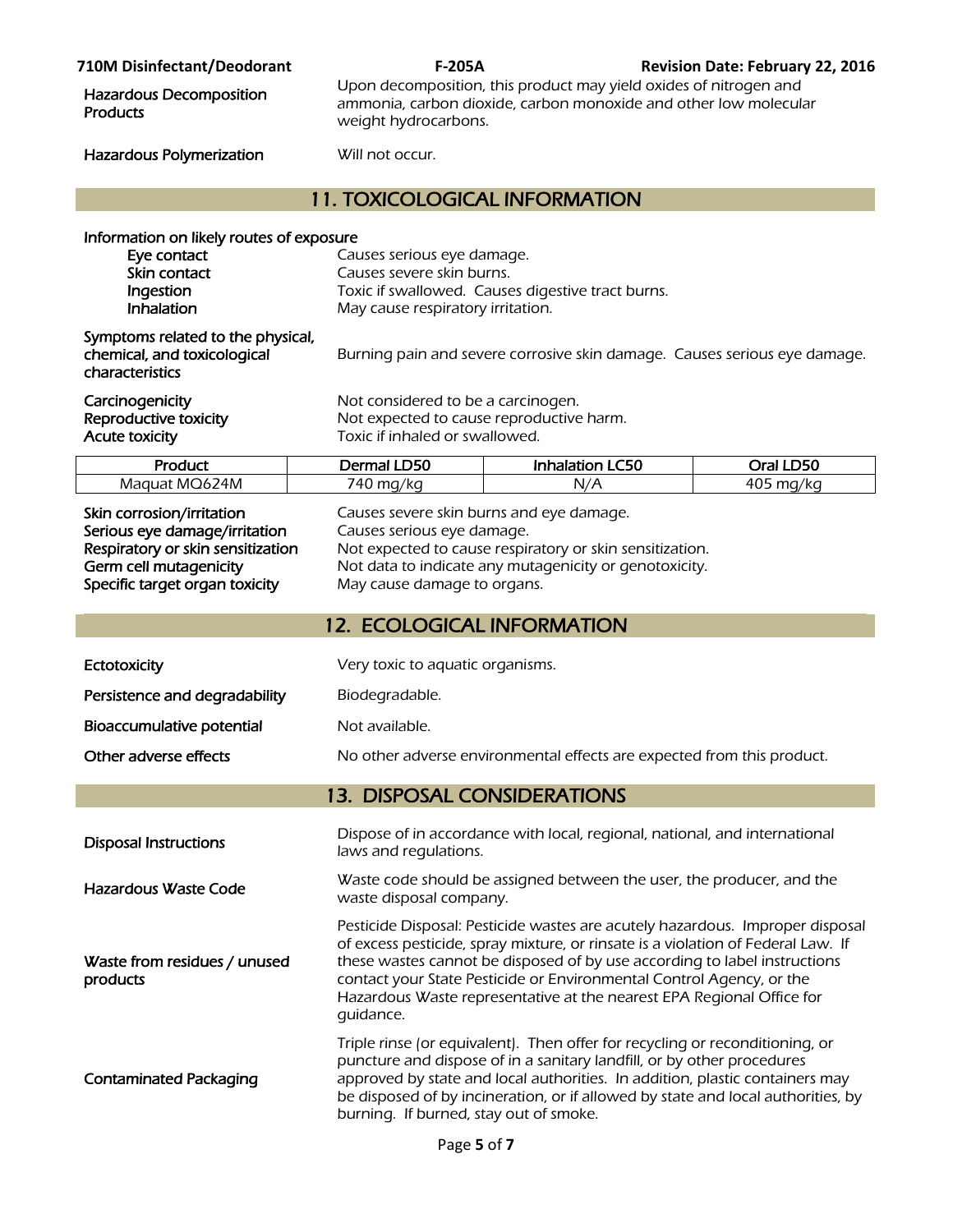# 14. TRANSPORT INFORMATION

| <b>Note</b>                                                                             | Please see current shipping paper for most up to date shipping information,<br>including exemptions and special circumstances. |
|-----------------------------------------------------------------------------------------|--------------------------------------------------------------------------------------------------------------------------------|
| DOT I.D. Number<br>DOT Proper Shipping Name                                             | <b>UN2920</b><br>Corrosive liquids, Flammable, N.O.S., (Quaternary Ammonium Compound,<br>Ethanol)                              |
| <b>DOT Hazard Classes:</b><br>US DOT<br>Road (ADR)<br>Air (ICAO/IMDG)<br>Sea (IMO/IMDG) | 8(3)<br>8(3)<br>8(3)<br>8(3)                                                                                                   |
| Packing Group<br><b>DOT Label</b>                                                       | Ш<br>Corrosive (Flammable)                                                                                                     |

# 15. REGULATORY INFORMATION

#### U.S. Federal Regulations

This product is considered a pesticide, and is therefore excluded from United States TSCA Regulations.

### OSHA Hazard Communication Standard (29 CFR 1910.1200)

( X ) Hazardous ( ) Non- Hazardous

#### SARA TITLE III

| Section 302/304 | Extremely Hazardous Substances: No                                      |
|-----------------|-------------------------------------------------------------------------|
| Section 311/312 | (40CFR370) Hazardous Categories: Not available.                         |
| Section 313     | Contains the following SARA 313 Toxic Release Chemicals: Not regulated. |

#### **CERCLA**

CERCLA Regulatory **Not regulated** 

#### State Regulations

| wildoner*<br>⊂omr                 | Pennsylvania RTK | 'assachusetts RTK<br>Massac | 1 RTK<br>Rhode<br>Island |
|-----------------------------------|------------------|-----------------------------|--------------------------|
| Ethanol<br>$.4 -$<br>$\mathbf{r}$ |                  |                             |                          |

#### California Prop 65

 This product may contain the following ingredient(s) known to the state of California to cause cancer, birth defects or other reproductive harm: Benzyl Chloride (trace impurity <10 ppm).

#### Inventories

| Counrty(s) or Region           | <b>Inventory Name</b>                                                     | On Inventory (yes/no) |
|--------------------------------|---------------------------------------------------------------------------|-----------------------|
| Australia                      | Australian Inventory of Chemical Substances (AICS)                        | No.                   |
| Canada                         | Domestic Substances List (DSL)                                            | Yes                   |
| Canada                         | Non-Domestic Substances List (NDSL)                                       | No.                   |
| China                          | Inventory of Exsiting Chemical Substances in China (IECSC)                | Yes                   |
| Europe                         | European Inventory of Existing Commercial Chemical<br>Substances (EINECS) | Yes                   |
| Europe                         | European List of Notified Chemical Substances (ELINCS)                    | <b>No</b>             |
| Japan                          | Inventory of Existing and New Chemical Substances (ENCS)                  | Yes                   |
| Korea                          | <b>Existing Chemicals List (ECL)</b>                                      | Yes                   |
| New Zealand                    | New Zealand Inventory                                                     | Yes                   |
| Philippines                    | Philippine Inventory of Chemicals and Chemical Substances<br>(PICCS)      | Yes                   |
| United States & Puerto<br>Rico | Toxic Substances Control Act (TSCA) Inventory                             | Yes                   |